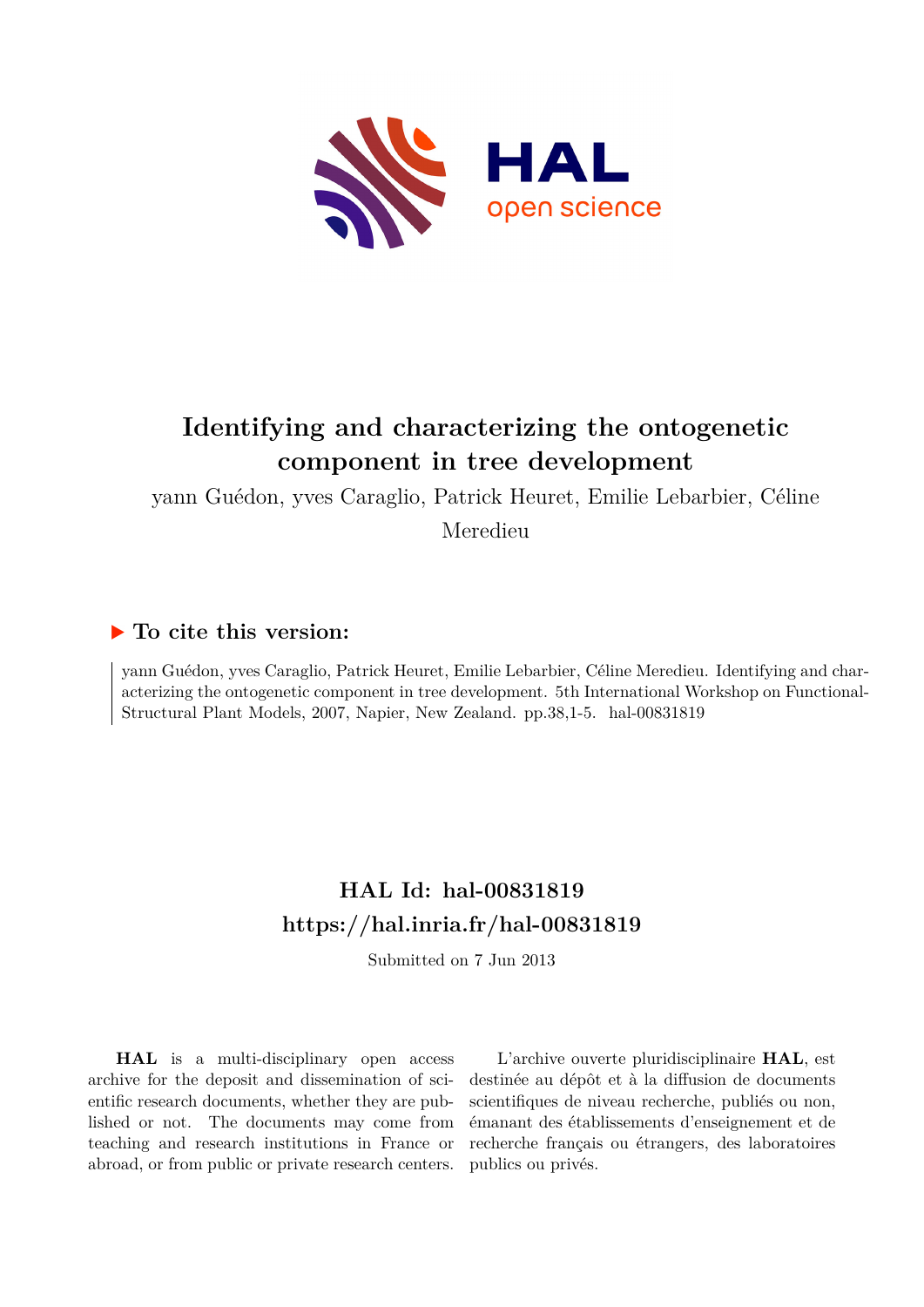## Identifying and characterizing the ontogenetic component in tree development

Yann Guédon<sup>(1)</sup>, Yves Caraglio<sup>(2)</sup>, Patrick Heuret<sup>(2)</sup>, Emilie Lebarbier<sup>(3)</sup> and Céline Meredieu(4)

(1) CIRAD, UMR DAP and INRIA, Virtual Plants TA A-96/02, 34398 Montpellier Cedex 5, France E-mail: guedon@cirad.fr (2) UMR CIRAD/CNRS/INRA/IRD/Université Montpellier 2 Botanique et Bioinformatique de l'Architecture des Plantes TA A-51/PS2, 34398 Montpellier Cedex 5, France E-mail: caraglio@cirad.fr, heuret@cirad.fr (3) UMR INA P-G/ENGREF/INRA MIA, 16 rue Claude Bernard 75231 Paris Cedex 05, France

E-mail: lebarbie@inapg.fr

(4) INRA, Unité EPHYSE - "Ecologie Fonctionnelle et Physique de l'Environnement" Site forêt-bois, 69 route d'Arcachon, 33 612 Cestas Cedex, France E-mail: Celine.Meredieu@pierroton.inra.fr

Key words: hidden semi-Markov chain; morphogenetic gradient; multiple change-point detection; ontogeny; phase change.

#### Introduction

Observed growth, as given, for instance, by the length of successive annual shoots along the main axis of a plant, is mainly the result of two components: an ontogenetic component and an environmental component. We made the assumption of a decomposition model where the ontogenetic growth component and the environmental component (mainly of climatic origin) were combined in an additive manner. This relies on the fact that ontogeny generally has a longer term effect than time-varying environmental factors; see Barthélémy and Caraglio (2007).

A key question is whether the ontogenetic growth component along an axis (i.e. successive entities built by the same meristem) at the growth unit or annual shoot scale takes the form of a trend (i.e. a "long-term change in the mean level") or of a succession of roughly stationary phases. The main variable of interest is the length of the entity but additional variables may be useful such as the number of growth units for polycyclic annual shoots or the number of branches when the branches can be considered as morphologically similar.

### Materials

Two types of retrospective observation protocol should be distinguished: (i) A single or a few mature trees are measured. The data thus provide an overall picture of tree life but sufficient information is only available in the case of long and well-defined stationary phases. (ii) Only the most recent entities are measured in a sample of tree trunks. Sufficient information is available whatever be the length of the phases but only a few (possibly censored) phases can be studied in this way. In order to extract the ontogenetic growth component on the basis of a sample of short sequences corresponding to the most recent entities, it is thus necessary to mix climatic years within a given ontogenetic phase. Hence, sub-samples of trees corresponding to different age classes and growing under similar conditions should be observed.

## Example 1 - Apical growth and branching in 70-year-old Corsican pines described at the annual shoot scale

Six trunks of approximately 70-year-old Corsican pines (Pinus nigra Arn. ssp. laricio Poir., Pinaceae) planted in two forest stands in the "Centre" region (France) were described by annual shoot (approximately the first 2 years not measured). These 6 trees were taken from two stands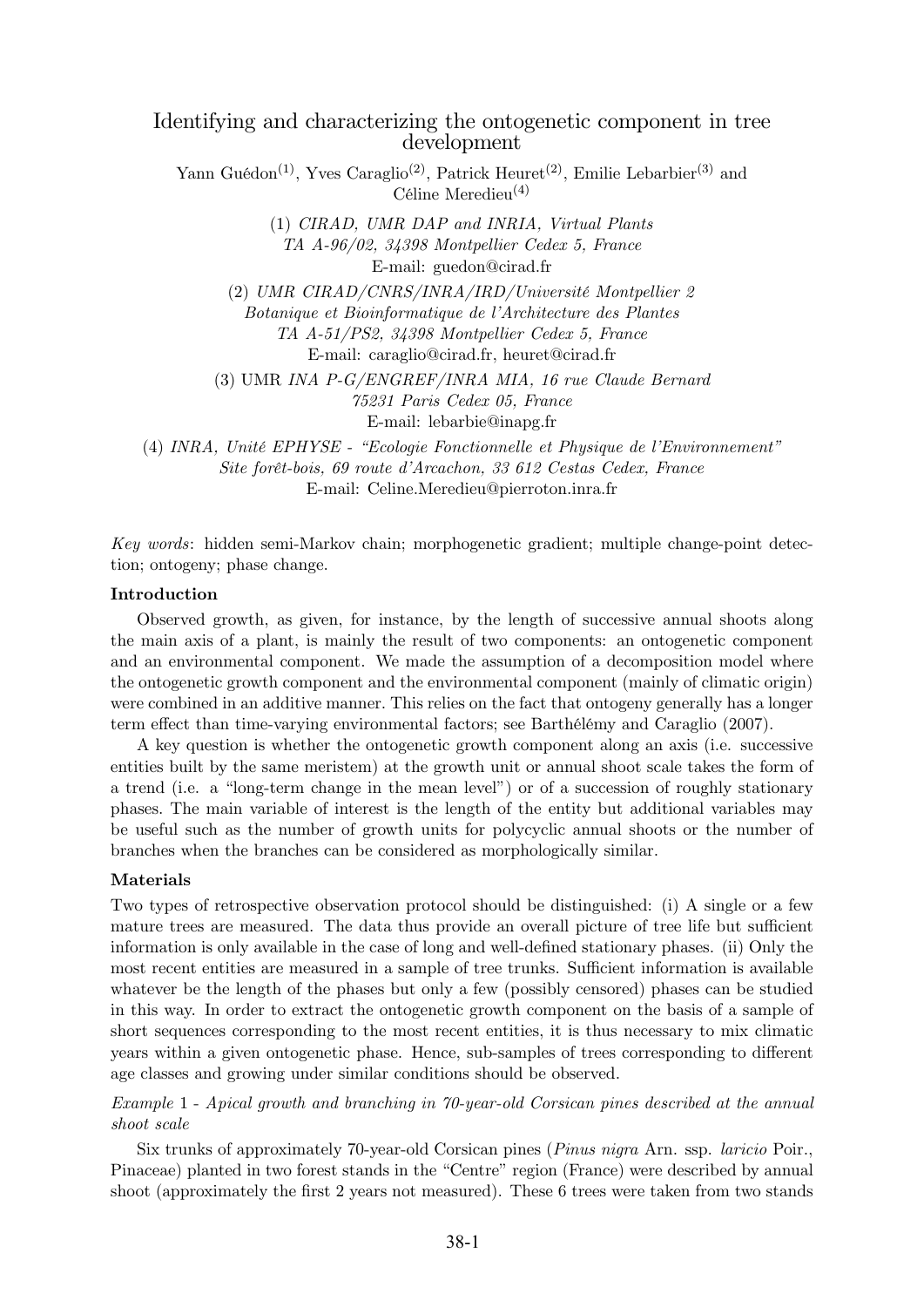with contrasting densities and correspond for each stand to three different diameter classes. Two quantitative variables were recorded for each annual shoot, namely length (in cm) and number of branches per tier. Hence, information from both the parent entity (length of the annual shoot) and the offspring entities (number of branches per tier) were combined in the measurements.

## Example 2 - Apical growth and branching in young Corsican pines described at the annual shoot scale

The data sample comprised four sub-samples of Corsican pine: 31 6-year-old trees, 29 12 year-old trees (first year not measured), 30 18-year-old trees (first year not measured) and 13 23-year-old trees (first 2 years not measured). Plantation density was 1800 stems/ha for the first sub-sample (6 year old) and 2200 stems/ha for the three other sub-samples. The observation protocol already described for the 70-year-old Corsican pines was applied to these young Corsican pines planted in the same forest.

#### Example 3 - Apical growth in Dicorynia guianensis described at the internode scale

A tree was described at the Paracou field station in a lowland tropical rain forest, near Sinnamary in French Guyana. This individual was selected according to its total main axis height and its apparent proper development (i.e. absence of damage) but no information was available concerning chronological age. The data consist of a sequence of 152 internode lengths taken from the base to the top of the main axis.

#### Methods for analyzing sequences

Various methods of analysis ranging from exploratory analysis (symmetric smoothing filters, sample autocorrelation functions) to statistical modeling (multiple change-point models and hidden semi-Markov chains) were applied to extract and characterize the ontogenetic growth component. Multiple change-point models (Guédon et al., 2007) are used to delimit segments within sequences for which the data characteristics are homogeneous within each segment while differing markedly from one segment to another. Hidden semi-Markov chains (HSMCs) (Guédon, 2003) are particularly useful for analyzing homogeneous zones within sequences. Hidden semi-Markov chains generalize hidden Markov chains with the distinctive property of explicitly modeling the length of each zone. The structure of a hidden semi-Markov chain can be described as follows. The underlying semi-Markov chain represents both the succession of zones and the length of each zone while observation distributions attached to each state of the semi-Markov chain represent the values observed within a zone for each variable. It should be noted that both hidden semi-Markov chains and multiple change-point models with appropriate parameterizations can be applied to multivariate sequences build from variables of heterogeneous types.

Multiple change-point models and hidden semi-Markov chains share the same segmentation objective. However, the main difference between these two families of models is that, while in the case of change-point models, the change points are model parameters to be estimated, in the case of hidden semi-Markov chains, the change points are recovered from the most probable state sequence computed on the basis of the observed sequence using the estimated model. Another difference is that a multiple change-point model applies to a single sequence while a "left-right" hidden semi-Markov chain (i.e. composed of a succession of transient states and a final absorbing state) requires a sample of sequences to be estimated accurately. Contrarily to multiple change-point models for which methods have been proposed for the selection of the number of change points, there is no model selection method with a firm mathematical basis for the selection of the number of states of a non-ergodic hidden Markovian model and empirical methods should be used.

#### Results

Multiple change-point models and hidden semi-Markov chains were applied to identify growth phases on different samples of Corsican pine tree trunks described at the annual shoot scale and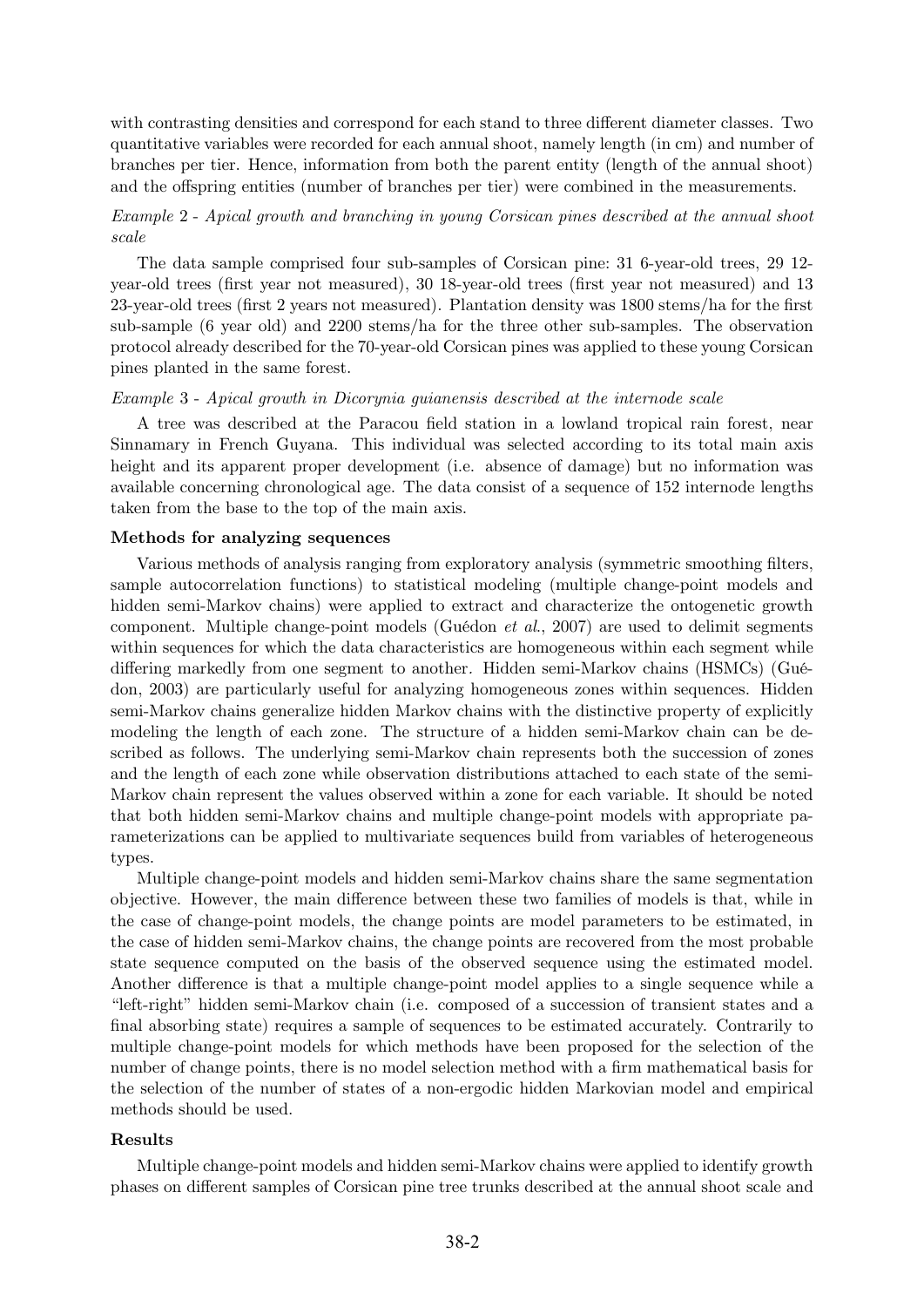on the main axis of a Dicorynia guianensis described at the internode scale (and on supplementary examples in Guédon et al. (2007)). A good agreement was noted between the segmentations obtained with multiple change-point models and hidden semi-Markov chain for the 70-year-old Corsican pines; see two individuals in Figure 1. Symmetric smoothing filters were also applied to extract trends in the 70-year-old Corsican pines. The results support the assumption of abrupt changes between roughly stationary phases rather than gradual changes; see Figures 1 and 2. It is important to note that phase identification accuracy is strongly related to phase length and to the magnitude of the change points that delimit the phase, the ideal situation being a long stationary phase delimited by two change points of high magnitude.



Figure 1. Seventy-year-old Corsican pines: segmentation of annual shoot length sequences.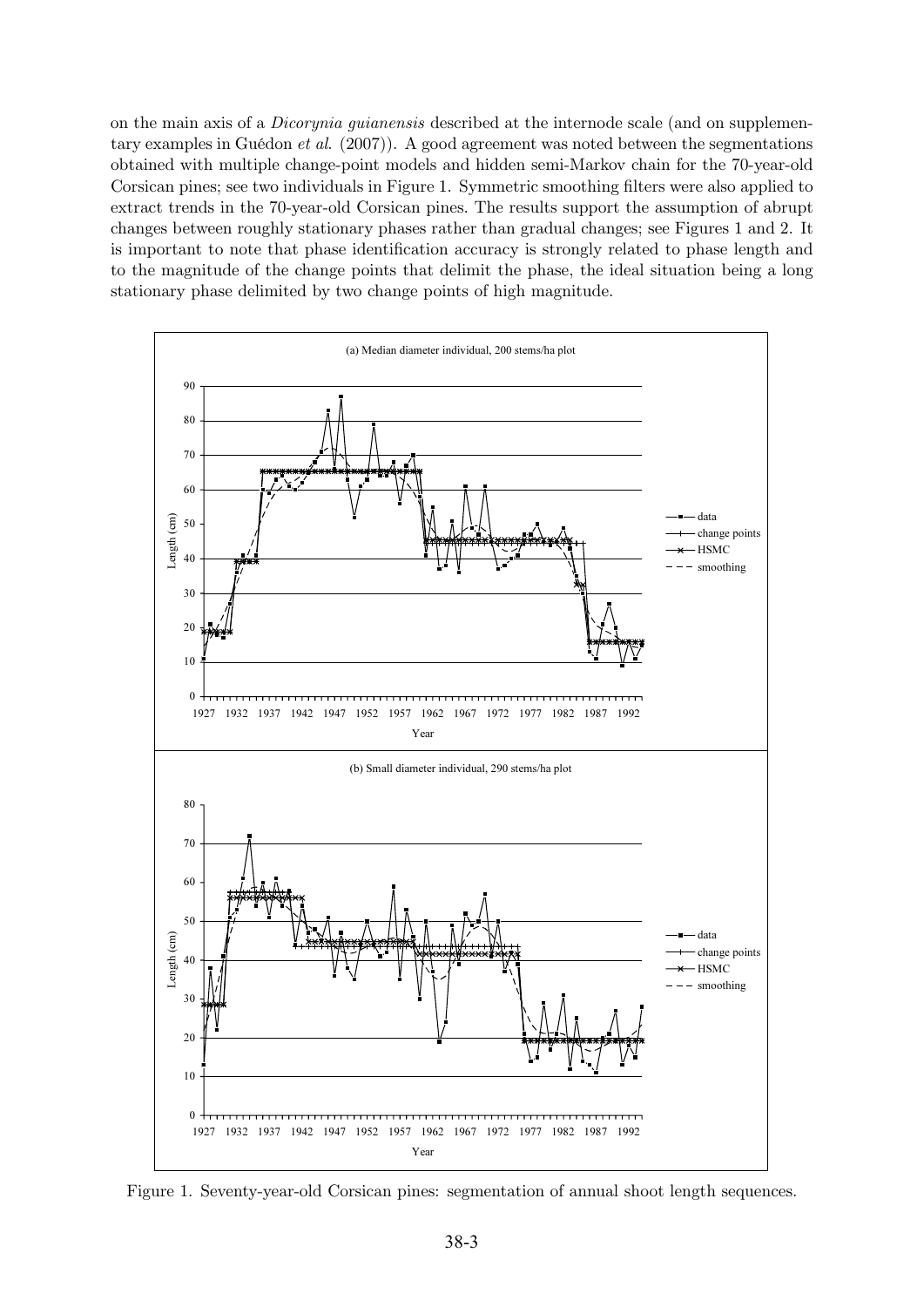According to the field observations, the first change point identified in the Dicorynia guianensis (Figure 2) corresponded approximately to the occurrence of the first offspring shoot while the second change point corresponded approximately to the beginning of a more intensive branching zone and these two change points corresponded most likely to an increase (by step of 2) in the number of leaflets. This latter point should be checked.



Figure 2. Dicorynia guianensis: segmentation of the internode length sequence.

While it is often admitted that root installation or stratum change (this latter factor is particularly relevant for the Dicorynia guianensis example) can induce an abrupt increase in the length of the entities, the ageing process is often viewed as a gradual decrease (called "drift") in the length of the entities. Hence, identifying phase changes of high magnitude in 70-year-old Corsican pines when growth globally decreases is an unexpected result. We checked that the residual sequences, obtained by subtracting from each original sequence the step function deduced from the estimated multiple change-point model (Lavielle, 1998), were stationary and close to white noise sequences. We also checked that the change points corresponding to the decrease in shoot length of highest magnitude were not synchronized (see Figure 1), thus eliminating a purely climatic origin for these abrupt changes. We thus suspect that these phase changes are expressions of endogenous equilibriums. These results support the general botanical notion of "morphogenetic gradient" but also highlight thresholds in plant architecture development (threshold of differentiation, see Barthélémy and Caraglio, 2007).

### Perspectives

In the proposed approach, the climatic component was globally characterized as a roughly random stationary component but it may be interesting to study in detail the plant's response to changing climatic conditions. Markov switching linear mixed models, i.e. models that combine linear mixed models in a Markovian manner, were introduced in Véra et al. (2004). These models belong to the family of hidden Markovian models. The underlying Markov chain represents the succession of growth phases while the linear mixed models attached to each state of the Markov